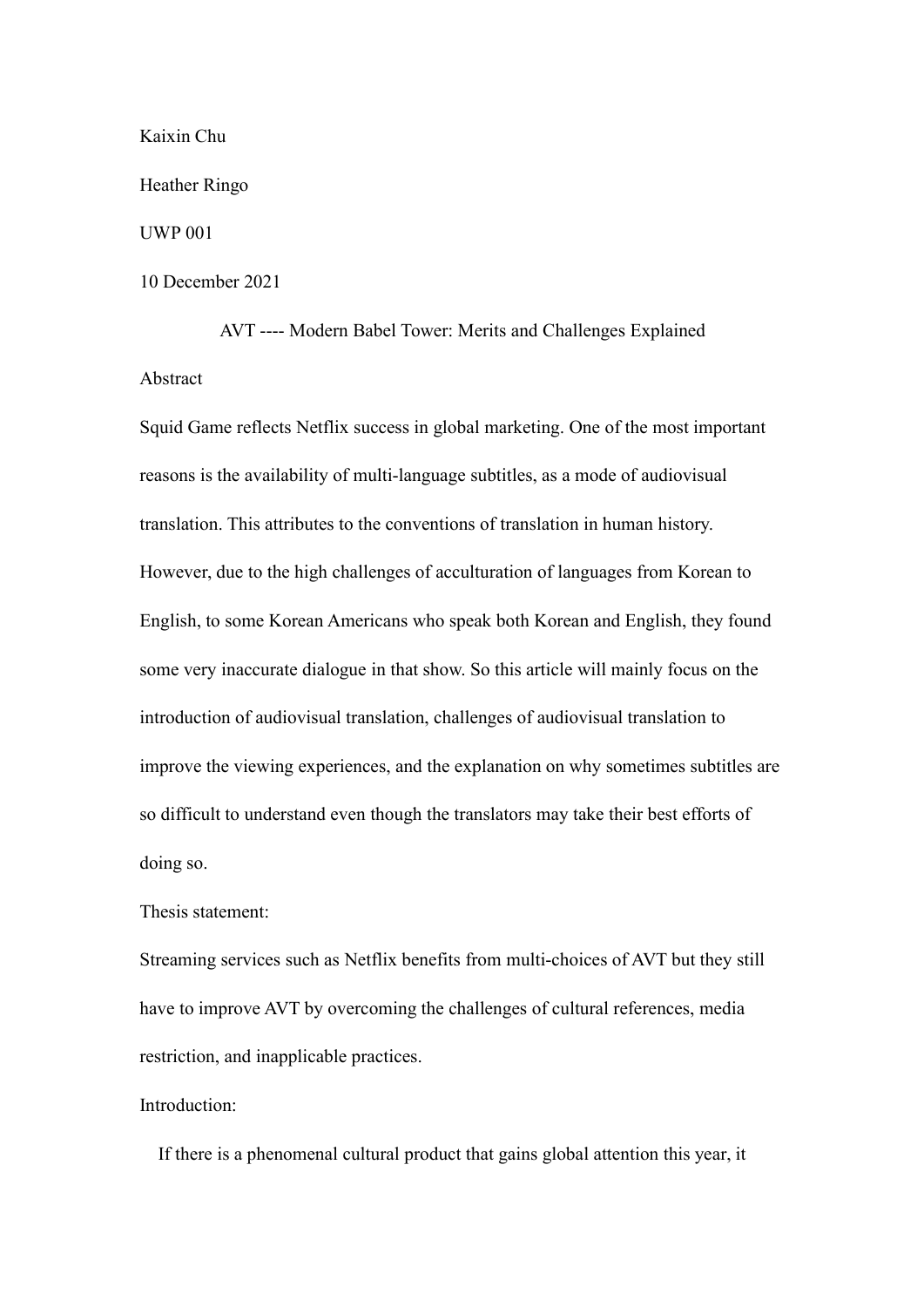would undoubtedly be the South Korean TV series *Squid Game* directed by Hwang Dong-hyuk and starring with Lee Jung-Jae. Since it firstly arrived on Netflix in September 17<sup>th</sup>, according to "What's on Netflix"--the website built by Netflix itself to help subscribers find content on Netflix, till October 25<sup>th</sup> there are 142 million global views of Squid Game that undeniably became the most popular TV series all over the world. Frankly, it is an unarguable fact that the audiences from both English-speaking countries and non-Asian countries are starting to pay huge attention to Korean pop culture since *Parasite* won the Academy for the best picture aswell as the huge success of fashionable boy band BTS. In this case, *Squid Game* seems reasonable to be known since Netflix also gave big supports to global cultural production, especially Korea, Mexico, Spain, etc.

It is not merely success of culture nor financial support of advertising. Another crucial factor that cannot be ignored is to a large extent Netflix tackled the concerns of translation that exist very long time throughout the history of media.

What is translation? Based on OED, translation means "The action of converting from one language to another and related senses". Where may people find translation? People are able to find translation on anywhere available for language. And the audiovisual contents like TV shows, films, undertaking the property of culture, are capable to be spread globally with very developed internet nowadays.To call a specific mode of translation for audiovisual content, academics of linguistic study officially named it AVT, audiovisual translation.

AVT has two fundamental modes: subtitling and dubbing. And advanced digital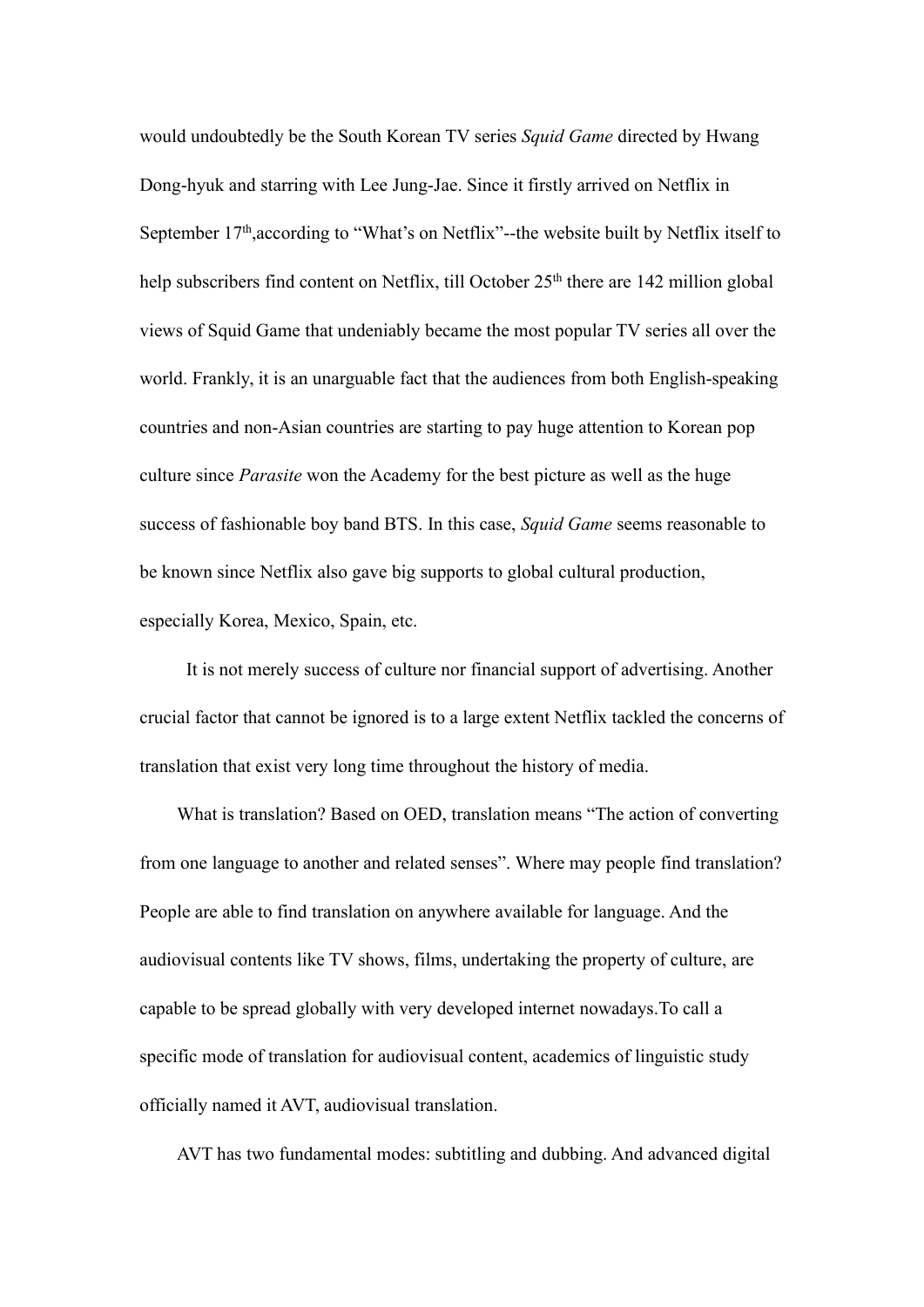technology boosts AVT industry. Taking *Squid Game* asan example, *Squid Game* on Netflix is translated into 31 languages (Namkung 2021), which DVDs and Blue-rays are never able to exceed today. Because their mode of consumption is not flexible that disc sales has regional restriction based on related laws, third-world cultural production is very hard to find in DVD markets in United States. Because of their low-scale sales, it is possible to succeed in mainstream society. What's more, all DVDs have very limited amount of language translated into foreign language due to their consolidated marketing schemes. So streaming medias like Netflix, Amazon that provide video-on-demand services outweighed subsequently because people are free to adjust subtitles or dubs just via clicking the option button. It greatly helps audiences under the influences of globalization to find more available cross-cultural resources and entertainment. In interview with Frederic Chaume regarding to audiovisual translation, he confirms that "The more option we have, the better for the consolidation of a freer, multilingual and diverse audience."(Chaume 11). Body paragraph:

But what about the quality of translation of audiovisual contents? Despite in 2017 Netflix announced there would be more employment for professional translators, it is reasonable to argue that AVT is still in need of improvement and appropriate translation cannot be granted all the time. With the popularity of Squid Game throughout the world, subtitles of Squid Game received huge notices by audiences as well. There are several controversial dialogues that would probably mislead the audiences from other cultural background. According to NBC's article "Translators,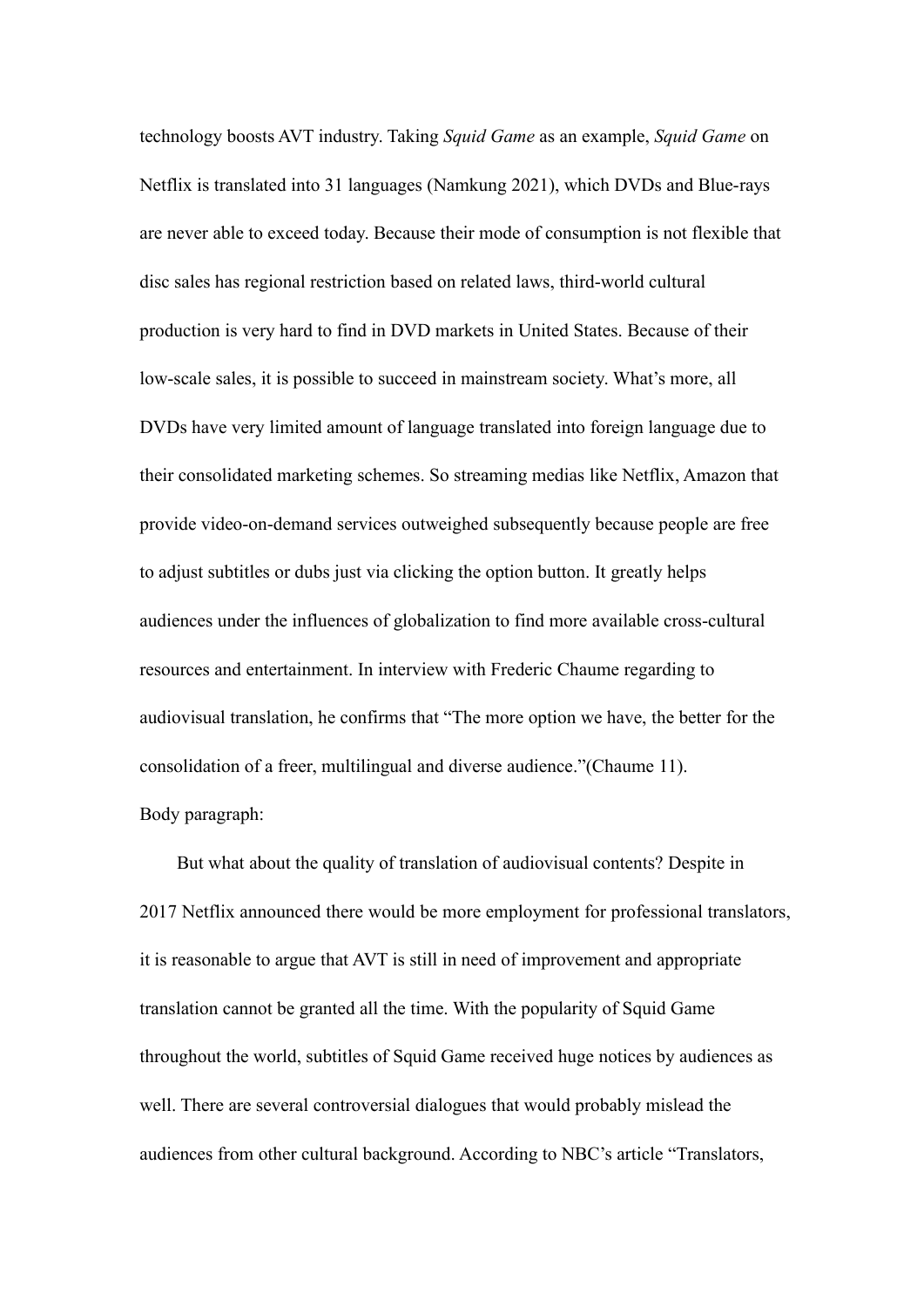experts weigh in on 'Squid Game'subtitle debate", the author Victoria Namkung raised the issue to the public, displaying comments from Korean bilingual speakers on English subtitles of Squid Game. Mayer, one of the bilingual speakers, posted some examples on Tiktok to show the huge discrepancy of meanings of the lines between Korean and English. And briefly, their explanation mainly focus on the cultural adaptation and audiences interpretation.

What she suggests is meaningful and worthwhile to consider. Because essentially culture does play a significant role to set a barrier of understanding between two mono-language speakers. In the book "Through the Language Glass" written by Guy Deutscher, he indicates that culture difference is inevitable to be reflected in the practice of language and therefore people cannot fully understand with each other because they interpret the world differently. People are born to speak a mother tongue, the original language would serve asa tool to shape people's perception during the course of maturing. As Deutscher concerned "culture can leave deeper marks exactly where we do not recognize it as such, where its conventions have been imprinted so indelibly on impressionable young minds that we grow up to take them for something else entirely."(Deutscher 7). Then he informs to readers that people in various culture would understand the word "culture" in very different ways. It is a very strong and potent evidence to support his claim because he utilized professional definition from dictionaries of different countries to elucidate the nuance.

And in AVT, it is reasonable to believe that subtitles cannot be culturally accurate and semantically understandable all the time because of media platform. We know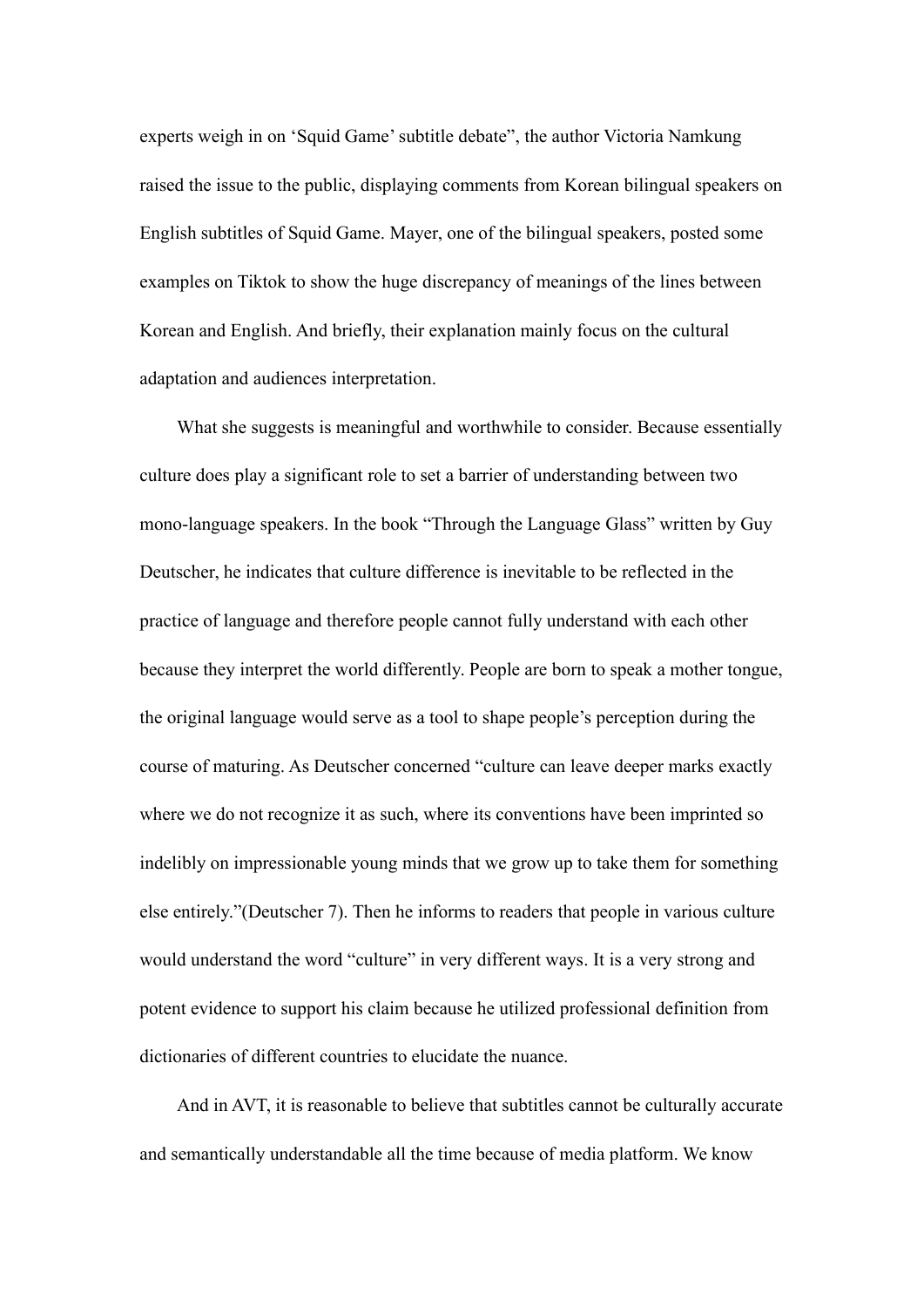cultural references sometimes are impossible to be understandable for the audiences who grow up in other cultural background. So translators have to decide the most essential meanings and deliver them to the audiences with concise sentences. They can explain cultural references with parenthesis but there wouldn't be enough space on screen and that may seem too distracting on an official content.(Cho, 2021). For example, Mayer argues one of the controversial dialogues is from episode 6 at 28 sec, a character called Han Mi-nyeo. She is a gangster from lower class and the dialogue is about she feels annoyed so she says "What are you looking at?" in Korean which is a direct translation. (Netflix, 2021). But subtitles actually shows "go away" in English text on screen. It is very different translation here because the subtitle displayed on the black slot is not what she exactly says. It is safe to claim what she really means is "I don't want you to be here. I want you to go away." Because she is a adept liar and her personalities are fickle, that she never shows her real characters in front of people. By and large, it is easy to fully understand her line just by looking up the explanation in texts. But it is really impossible to make such explanation as a form of parenthesis on the screen just in order to let foreign audiences fully understand what's going on in Han's mind when there are only two seconds in total for a shot. It seems too redundant to explain only two words by identifying cultural references and characters' mind.<br>Although we know some flaws do exist in the translation, can bilingual speakers

say the subtitles are unprofessional? No, because in AVT studies, cultural difference is a problem that exists till now. (Dwyer 11) "A core issue is the extent to which target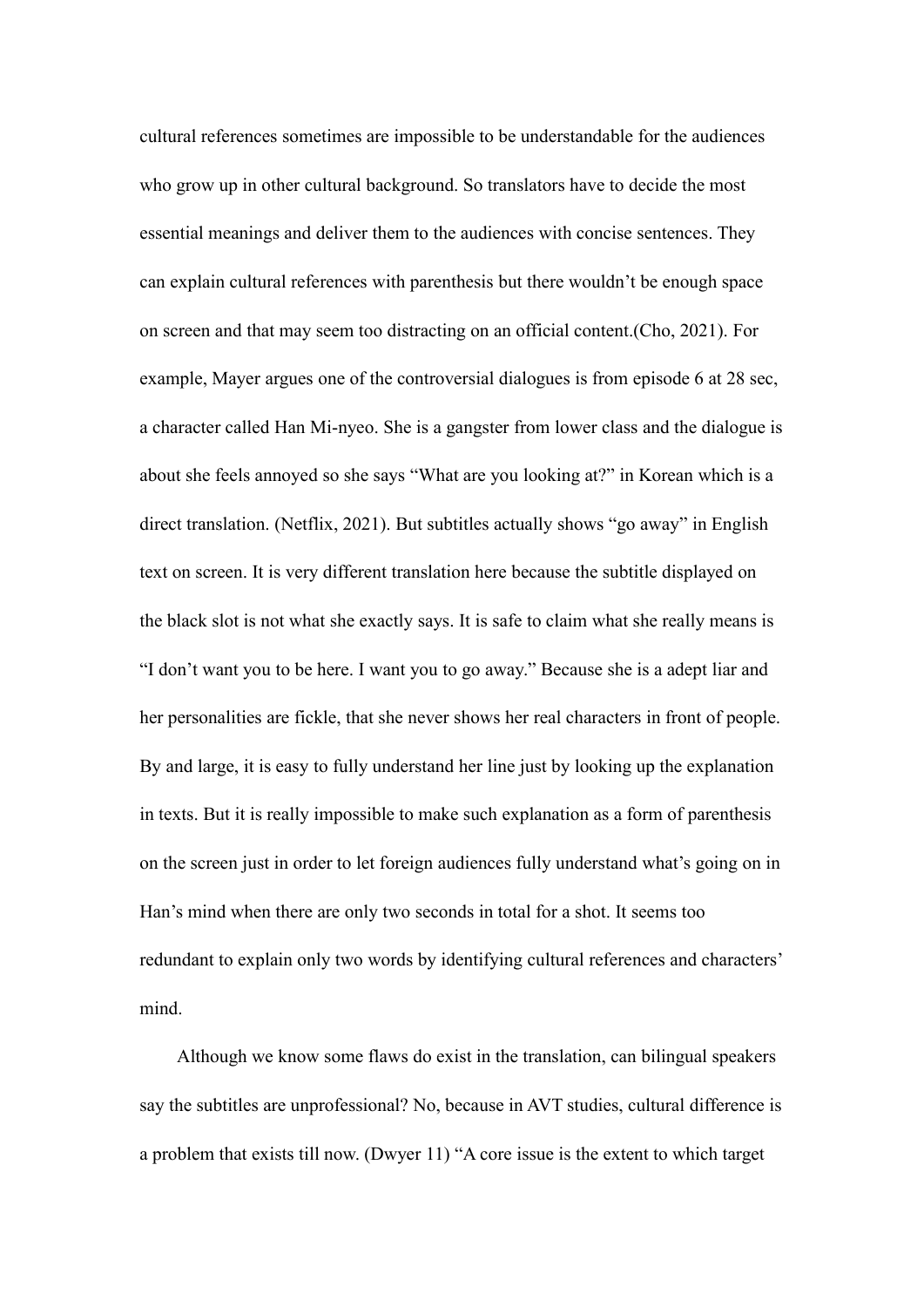texts mirror source text practices,....--a basic dilemma in Translation Studies."(Guillot, 114). Firmly, the essence of AVT from sources texts in to target texts is the process of domestication(Guillot, 114). In the article "Cross-cultural pragmatics and audiovisual translation", Guillot confirms the idea that in a pragmatics perspective, the cultural synchrony which means the matches of sentence structure, meanings is very difficult to address no matter how sophisticated the strategies of translation are being used. (Guillot, 114). Especially on reflections of cultural spirits, it is not merely shown on the character's dialogue. Back to the case, being reserved is considered as a norm in East Asian countries such as China, Korea, Japan, etc. It is consolidated cultural conventions that people under the influences would never speak what they really think. So "What are you looking at?" here is an implication of a complicated thought process like: I feel annoyed you are around here. Oh, you are looking at me. You are not supposed to look at me.I don't even want you to be here. Leave me alone. However, in habits of English speaking, if asking what are you looking at, it literally means what's being said. It is less emotional but clearer in expression.In this case, cultural a-synchrony appears because culture representation does play as a barrier that AVT cannot overcome verbally as well as cognitively. Consequently, as Cho considered, PhD in linguistic studies, she thinks the overall quality of translation is fine and she defends the English sutitlers of*Squid Game* that "Despite the good quality of the English translation, a meaning gap inevitably exists between the original Korean and the English subtitles due to the untranslatable". (Cho, 2021). Method: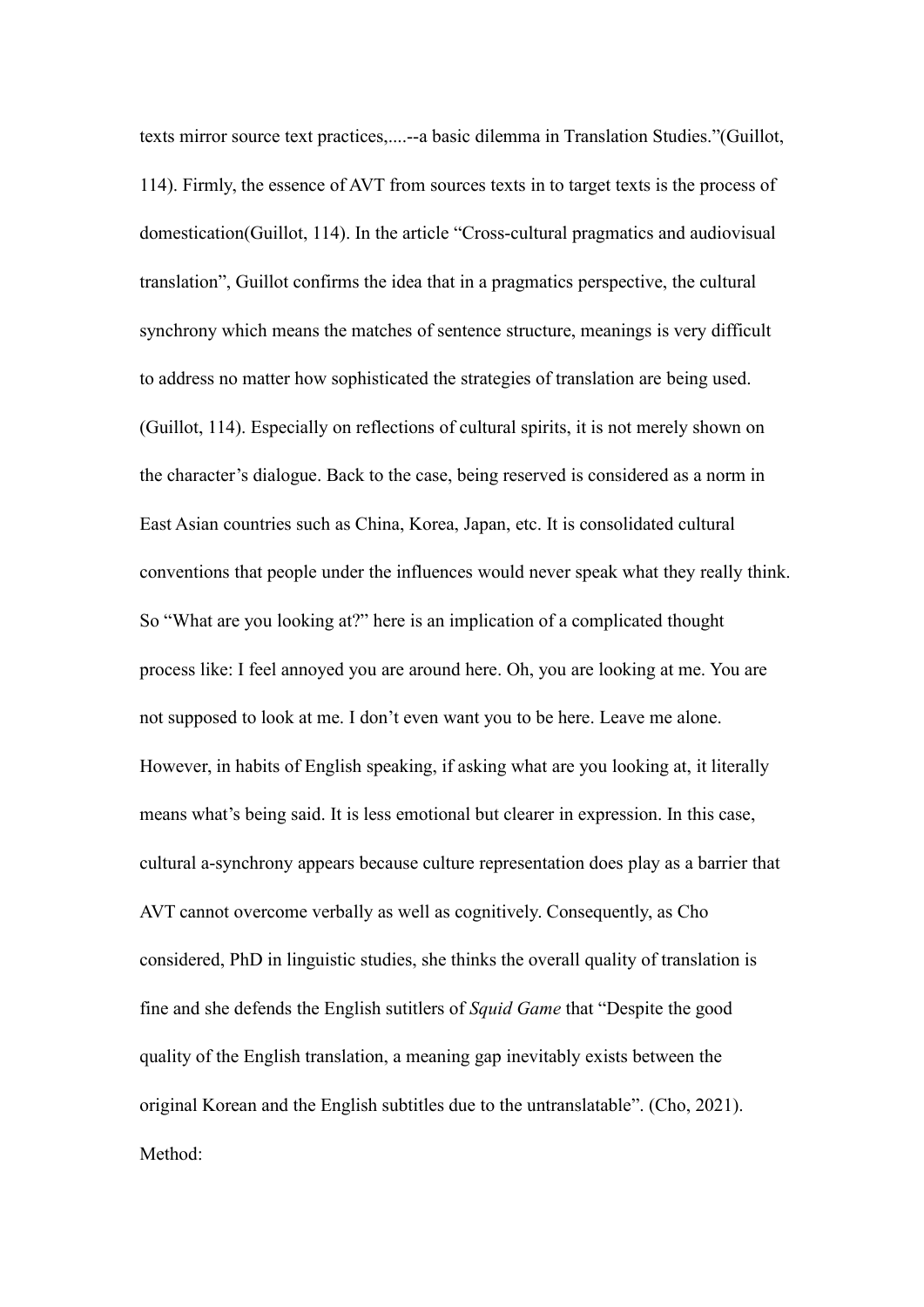I asked my professor Jesse Drew who studies media theory for CDM department, he introduced me a book called "Reception studies and Audiovisual Translation". The book gave me a lot of information and insights about audiovisual translation. I find an article named "Triangulation of online and offline measures of processing and reception in AVT" written by Stephen Doherty and Jan-Louis Kruger. They convinced me to quit quantitative study of audiences' reception that he says "Due to the complexity of controlling for participant variables and experiment materials, pure experiments are often difficult to implement." So I decide to do qualitative research by finding my case study because it enriches the interpretation and helps clarify the theory. The method they call is "immersion".(Doherty, 95). It is used to make audiences immerse in fictional reality such as film. It is normally constructed by offline measures, letting the audience give feedback of how exactly they experience psychologically, spatially, or temporally during the viewing. And based on their methodology, it is more vivid and comprehensive to reflect the challenges of AVT on subtitles. I tried to initiate my research based on a film I watched before. I set me and my girlfriend as subjects. And she gave consent to my research. We are both adept to speak Mandarin Chinese as first language. And to control the variables, we were separated into different places so we didn't have chance to communicate during the time of watching. The film we watched is called A Sun, a film originally dubbed in Mandarin Chinese. And what I decided to measure is the accuracy of subtitles, so we watched different language subtitles. The version she watched is both subtitled and dubbed in English, the language we understand but are not professional with. So she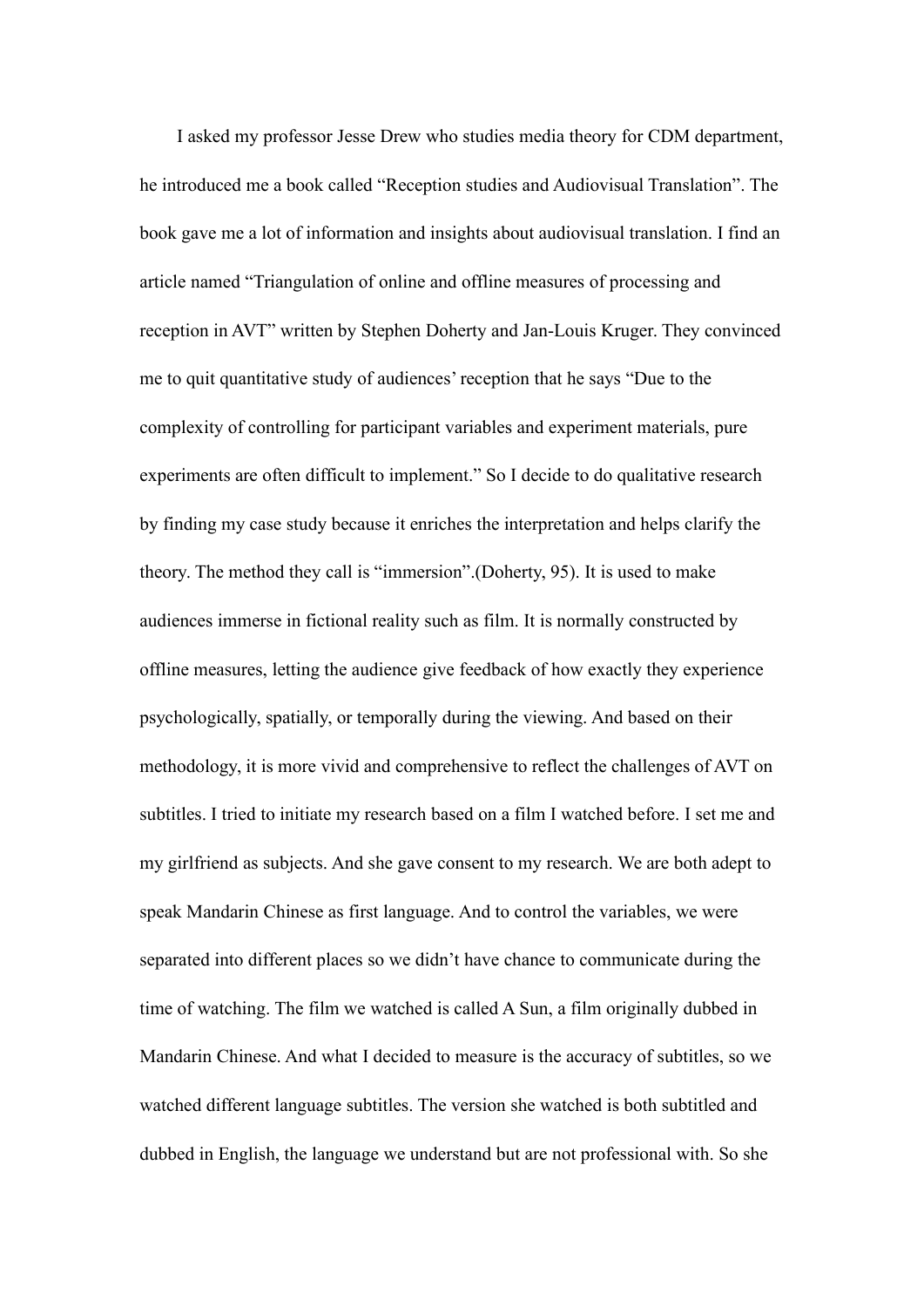is able to pretend to be an English speaker to a large extent. And the version I watched is the original subtitled and dubbed version. The reason I watch the original is because I would have the standard comprehension of what the dialogue in film is supposed to mean so I can avoid myself to be the tested subject that generates more deviation. And what we did after watching is to tell the experiences and compare the story we interpreted excluding the artistic exploration. And then I analyzed to what extent the impacts of translated subtitle affect her interpretation.

Findings:

Consequently, after discussing the interpretation of the plot excluding artistic analysis.<br>The results match my expectation that mostly AVT well delivered the general plot but some specific dialogues are blurred due to the water-down translation which my girlfriend have ambiguous interpretation about it. It is clearer to analyze with a specific case. (see fig. 1).



Fig.1. Elder son has a conversation with his classmates who likes him.*A Sun*. Directed by Mong-Hong Chung, Netflix, 2019.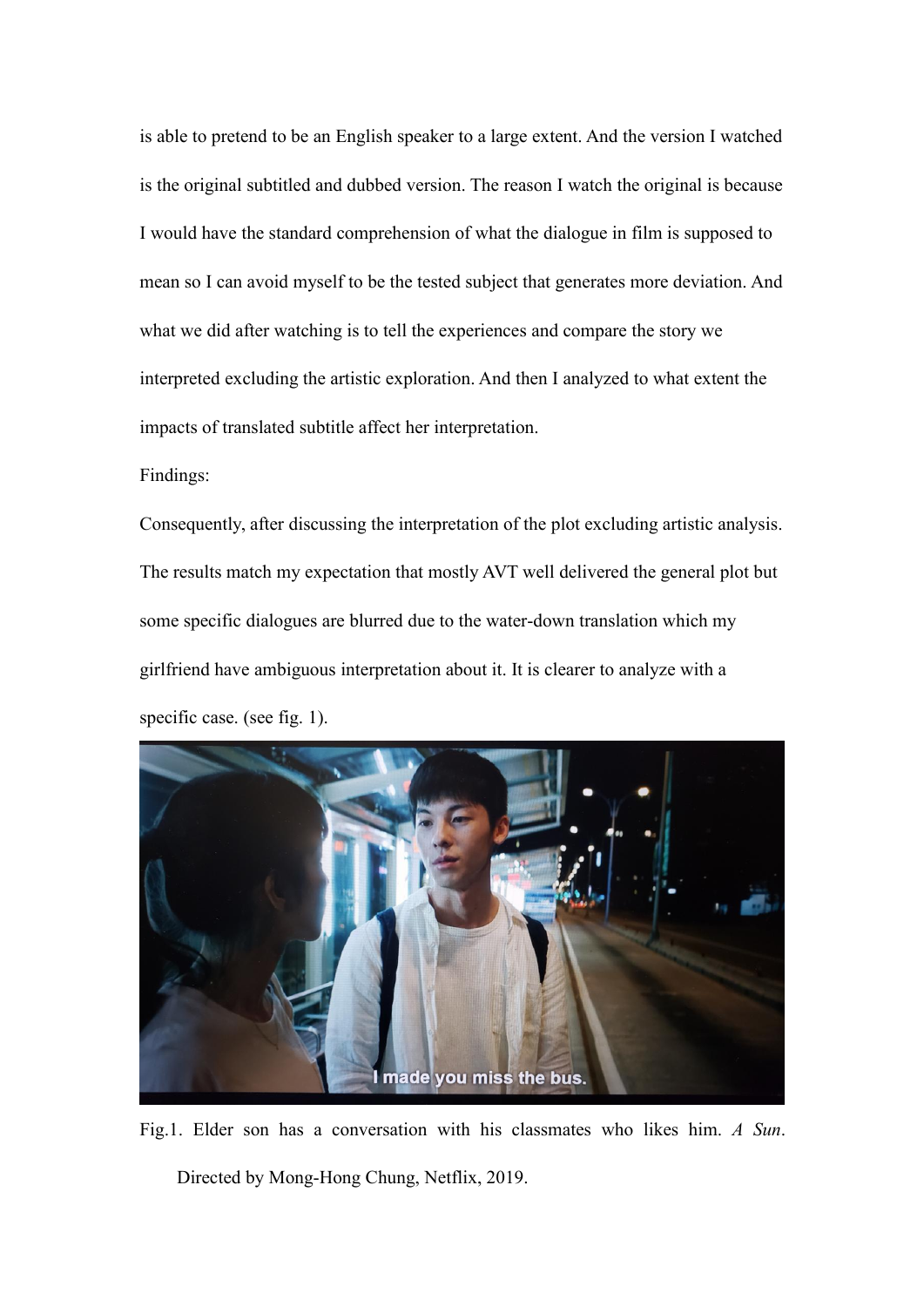As we see in the figure, the Chinese I heard is the boy says"不好意思, 跟你讲了一个 这么不好听的故事,还害你错过一班公车。" to the girl. If directly translating it into English, the line would be "I'm sorry, I've told you such a lousy story. I made you miss the bus." which is the same as the English subtitle. It is safe to say the translation here is accurate in semantics. However, it sounds very weird because for people who understand the plot, the truth is he doesn't actually make her stay with him, asking her to listen his story. The girl is willing to stay to hear the rest of the story if knowing what happened before this conversation. It is the case that literal translation is not appropriately used for. And for English speakers, the line doesn'tmake sense because the logic is discontinuous. It would be better to translate "Sorry. This isn't a good story and I apologize I make you missthe bus." But the space doesn'tallow the long sentence and complicated structure. Also, cultural synchrony will be broken that the structure of the line should be correspondent between two languages. What's more, culture as a barrier emerges because it relates to a notion of conventional morality in Chinese culture that .It simply means even though it is not mistake by him/her, he/she still needs to apologizes to the one who faces troubles because she/he was in the circumstance as well.

So in this sense,I and my girlfriend may also be hypercritical on the subtitles just like Korean bilingual speakers who criticize the English subtitles of*Squid Game* if I step out and contemplate the overall effect of subtitle as a professional translator following the basic operations deal with these difficulties. So honestly, even though the English subtitle translated here in some way cannot express that Chinese culture, it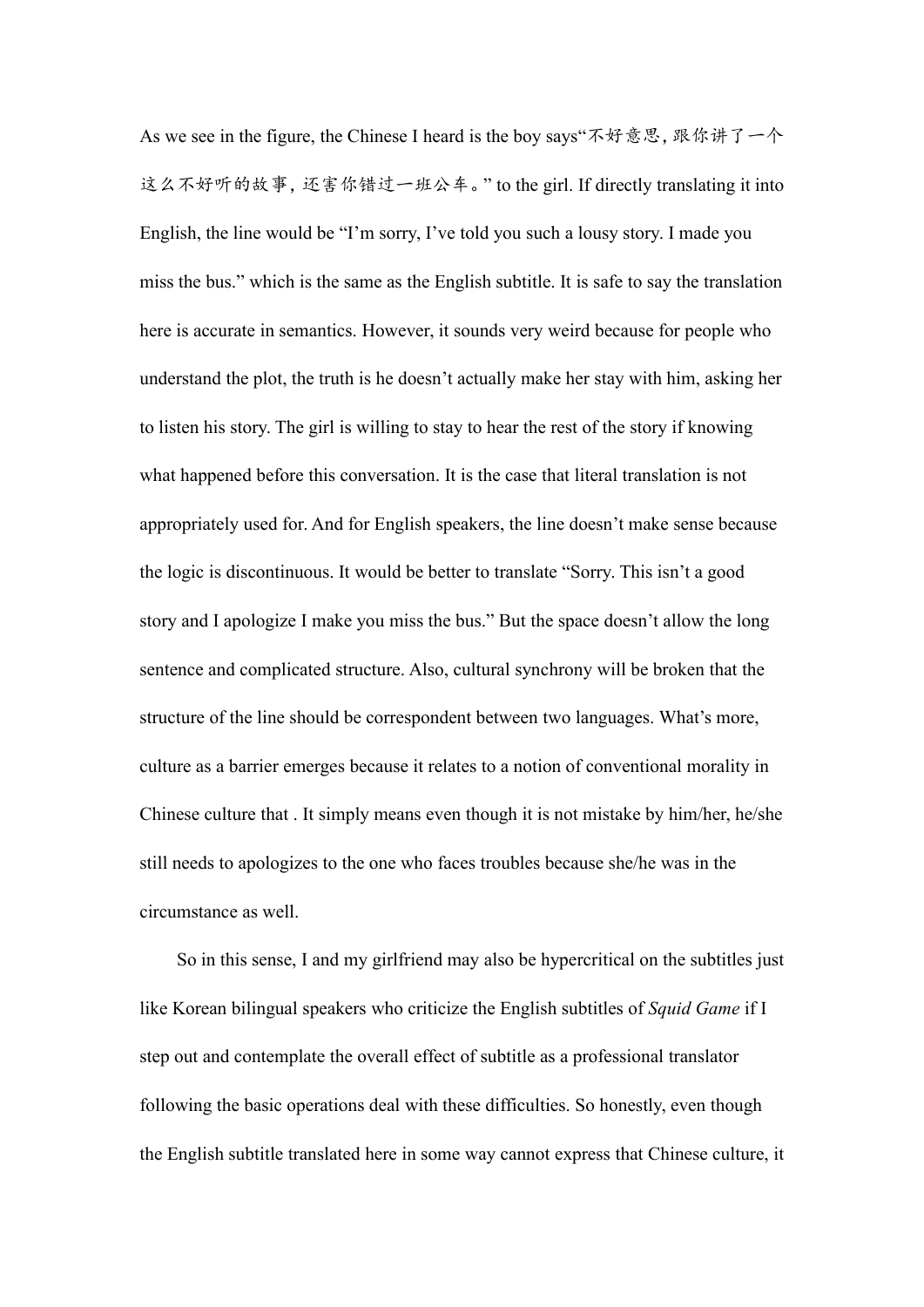does a responsible job on disseminating what the character originally wants to say and complies with the linguistic doctrines.

## Conclusion:

Last but not least, although consolidated argument that challenges like cultural references are head-scratching for every trained translators, with the non-monoculture audiovisual content is rising, AVT nowadays becomes more viable since more accessibility of resources to another culture. In the first phase of designing under the multi-cultural circumstances as well as the interpretation level of audiences rising, the barrier between cultures are no longer massive just as Chaume says "The potential of AVT to overcome cultural barriers in the age of cosmopolitanism is more powerful than ever." (Chaume 10).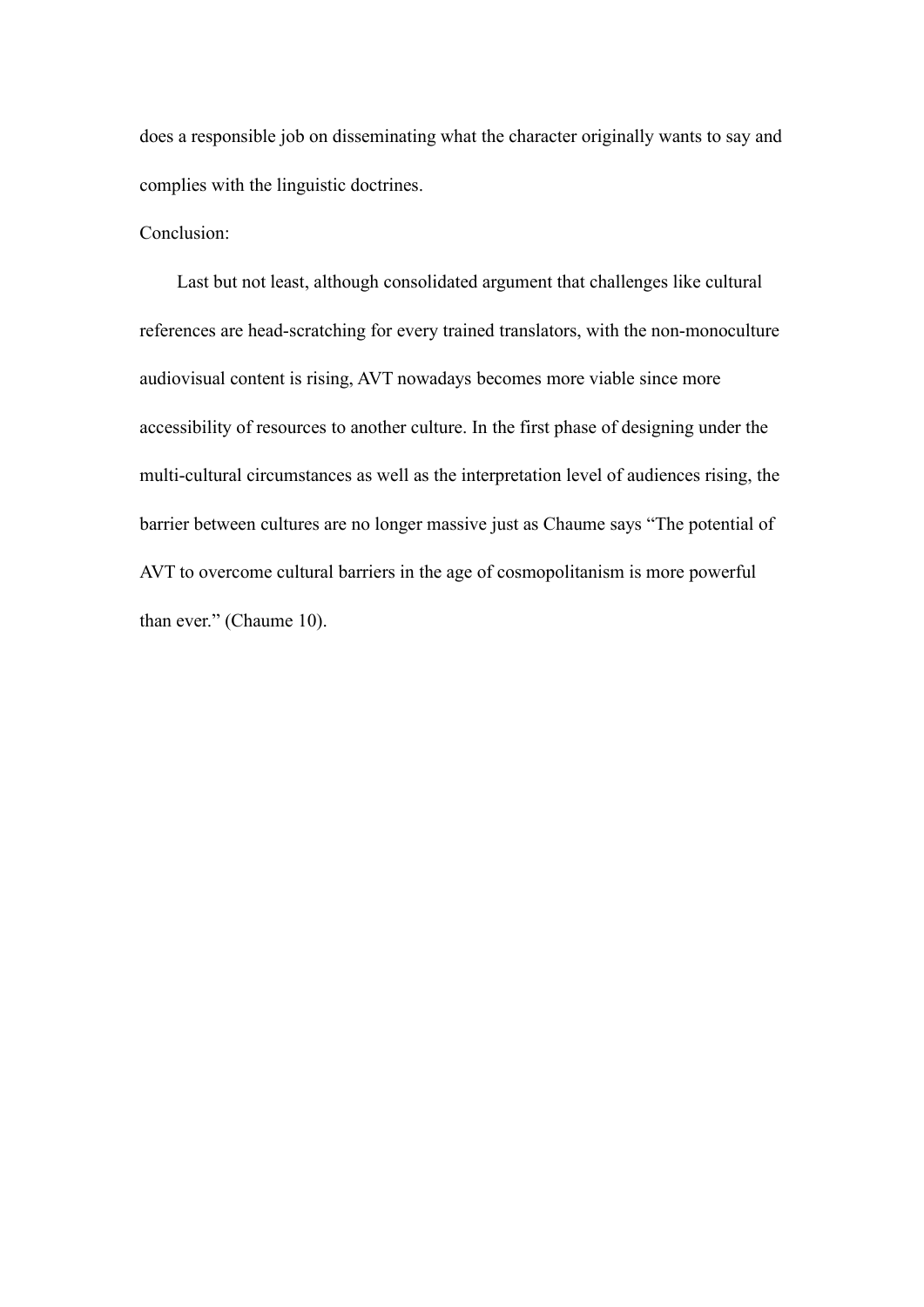## Works Cited

*A Sun*. Directed by Mong-Hong Chung, Netflix, 2019.

Chaume, Frederic, Ranzato, Irene, and Zanotti, Serenalla. "*The challenges and opportunities of audiovisual translation. An interview with Frederic Chaume". Cultus 2018*, 2018.

Microsoft Word - Cultus 2018 issue 11.docx (uniroma1.it)

Cho, Jinhyun. "*Squid Game and the 'untranslatable': the debate around subtitles explained"*. *The Conversation*, 13 October 2021,

Squid Game and the ['untranslatable':](https://theconversation.com/squid-game-and-the-untranslatable-the-debate-around-subtitles-explained-169931) the debate around subtitles explained (theconversation.com)

- Deutscher, Guy. *Through the Language Glass: Why the World Looks Different in Other Languages*. 1st ed, *Metropolitan Books/Henry Holt and Co*, 2010, pp. 6-8. Through the [Language](https://books.google.com/books?hl=en&lr=&id=oore9h_L48EC&oi=fnd&pg=PP1&dq=why+difficult+to+understand+other+languages&ots=b-Rt4RdfDH&sig=tBqrQ9mBsZva81QUS7R71Udse_8) Glass: Why the World Looks Different in Other Languages - Guy Deutscher - Google Books
- Dwyer, Tessa. *Speaking in Subtitles: Revaluing Screen Translation.* Edinburgh University Press, 2017.

Speaking in Subtitles: Revaluing Screen Translation - Tessa Dwyer - Google Books